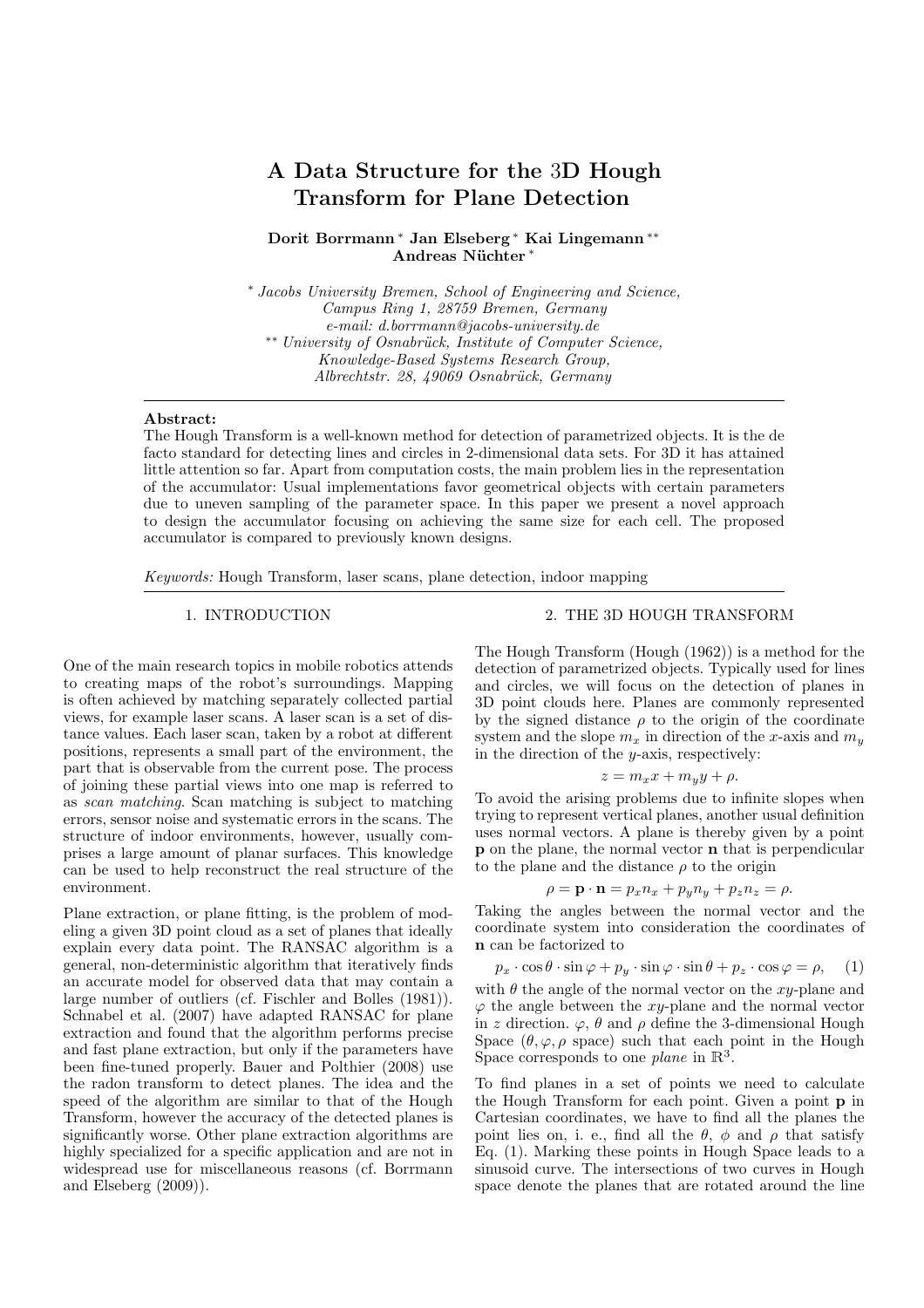built by the two points. Consequently, the intersection of three curves in Hough space corresponds to the polar coordinates defining the plane spanned by the three points.

Given a set  $P$  of points in Cartesian coordinates, we have to transform all points  $p_i \in P$  into Hough Space. The more curves intersect in  $\mathbf{h}_j \in (\theta, \varphi, \rho)$ , the more points lie on the plane represented by  $\mathbf{h}_i$  and the higher is the probability that  $\mathbf{h}_i$  can actually be extracted from P.

## 3. STANDARD HOUGH TRANSFORM

For practical applications Duda and Hart (1971) propose to discretize the Hough Space with  $\rho'$ ,  $\varphi'$  and  $\theta'$  denoting the extend of each cell in the according direction in Hough Space. A data structure is needed to store all these discretized cells and a score parameter for every single cell. This data structure, called the accumulator, is described in more detail in Section 5. For each point  $p_i$  we accumulate all the cells that are touched by its Hough Transform. The incrementation process is often referred to as voting, i.e., each point votes for all sets of parameters  $(\rho, \varphi, \theta)$  that define a plane on which it may lie. The cells with the highest values represent the most prominent planes, the plane that covers the most points of the point cloud.

Once all points have voted, the winning planes have to be determined. Due to the discretization of the Hough Space and the noise in the input data it is expedient to search not only for one cell with a maximal score but for the maximum sum in a small region of the accumulator. Kiryati et al. (1991) use the standard practice for peak detection. In the sliding window procedure a small 3 dimensional window is defined that is designed to cover the full peak spread. The most prominent plane corresponds to the center point of a cube in Hough Space with a maximum sum of accumulation values. The steps of the algorithm are outlined in Algorithm 1.

| Algorithm 1 Standard Hough Transform (SHT) |  |
|--------------------------------------------|--|
|--------------------------------------------|--|

|    | 1. for all points $\mathbf{p}_i$ in point set P do                                    |                      |  |  |
|----|---------------------------------------------------------------------------------------|----------------------|--|--|
| 2: | for all cells $(\rho, \varphi, \theta)$ in accumulator A do                           |                      |  |  |
| 3: | <b>if</b> point $\mathbf{p}_i$ lies on the plane defined by $(\rho, \varphi, \theta)$ |                      |  |  |
|    | then                                                                                  |                      |  |  |
|    |                                                                                       | $1 \quad 11 \quad 4$ |  |  |

- 4: accumulate cell  $A(\rho, \varphi, \theta)$
- 5: end if
- 6: end for
- 7: end for
- 8: Search for the most prominent cells in the accumulator, that define the detected planes in P

#### 4. RANDOMIZED HOUGH TRANSFORM

Due to its high computation time, the SHT is rather impractical, especially for real-time applications. Xu et al. (1990) describe the Randomized Hough Transform (RHT) that diminishes the number of cells touched by making use of the fact that a curve with  $n$  parameters is defined by  $n$ points.

Taking the example of planes, three points from the input space can be mapped onto one point in the Hough Space. This point is the one corresponding to the plane spanned by the three points. In each step of the procedure three points  $\mathbf{p}_1$ ,  $\mathbf{p}_2$  and  $\mathbf{p}_3$  are randomly picked from the point cloud. The plane spanned by the three points is calculated as  $\rho = \mathbf{n} \cdot \mathbf{p}_1 = ((\mathbf{p}_3 - \mathbf{p}_2) \times (\mathbf{p}_1 - \mathbf{p}_2)) \cdot \mathbf{p}_1$ .  $\varphi$  and  $\theta$  are calculated as explained in Section 2 and the corresponding cell  $A(\rho, \varphi, \theta)$  is accumulated. If the point cloud consists of a plane with  $\rho$ ,  $\varphi$ ,  $\theta$ , after a certain number of iterations there will be a high score at  $A(\rho, \varphi, \theta)$ .

When a plane is represented by a large number of points, it is more likely that three points from this plane are randomly selected. Eventually the cells corresponding to actual planes receive more votes and are distinguishable from the other cells. If points are very far apart, they most likely do not belong to one plane. To take care of this and to diminish errors from sensor noise a distance criterion is introduced:  $dist_{max}(\mathbf{p}_1, \mathbf{p}_2, \mathbf{p}_3) \leq dist_{max}$ , i.e., the minimum point-to-point distance between  $p_1$ ,  $p_2$  and  $p_3$  is below a fixed threshold; for maximum distance, analogous. The basic algorithm is structured as described in Algorithm 2.

|    | Algorithm 2 Randomized Hough Transform (RHT)                                              |
|----|-------------------------------------------------------------------------------------------|
|    | 1: while still enough points in point set $P$ do                                          |
| 2: | Randomly pick three points $\mathbf{p}_1$ , $\mathbf{p}_2$ , $\mathbf{p}_3$ from the set  |
|    | of points $P$                                                                             |
| 3: | if $\mathbf{p}_1$ , $\mathbf{p}_2$ and $\mathbf{p}_3$ fulfill the distance criterion then |
| 4: | Calculate plane $(\rho, \varphi, \theta)$ spanned by $\mathbf{p}_1 \dots \mathbf{p}_3$    |
| 5: | Accumulate $A(\rho, \varphi, \theta)$ in the accumulator space.                           |
| 6: | <b>if</b> the cell $ A(\rho, \varphi, \theta) $ equals threshold t then                   |

7:  $(\rho, \varphi, \theta)$  parameterize the detected plane 8: Delete all points close to  $(\rho, \varphi, \theta)$  from P 9: Reset the accumulator 10: end if 11: else 12: continue 13: end if

14: end while

The Randomized Hough Transform has several main advantages. Not all points have to be processed, and for those points considered no complete Hough Transform is necessary. Instead, the intersection of three Hough Transform curves is marked in the accumulator. It is possible to detect the curves one by one. Once there are three points whose plane leads to an accumulation value above a certain threshold  $t$ , all points lying on that plane can be removed from the input and hereby the detection efficiency be increased.

## 5. NEW ACCUMULATOR DESIGN

Without prior knowledge of the point cloud it is almost impossible to define proper accumulator arrays. An inappropriate accumulator, however, will lead to failures to detect some specific planes, difficulties in finding local maxima, display low accuracy, large storage space, and low speed. A trade-off has to be found between a coarse discretization that accurately detects planes and a small number of cells in the accumulator to decrease the time needed for the Hough Transform. Choosing a cell size that is too small might also lead to a harder detection of planes in noisy laser data.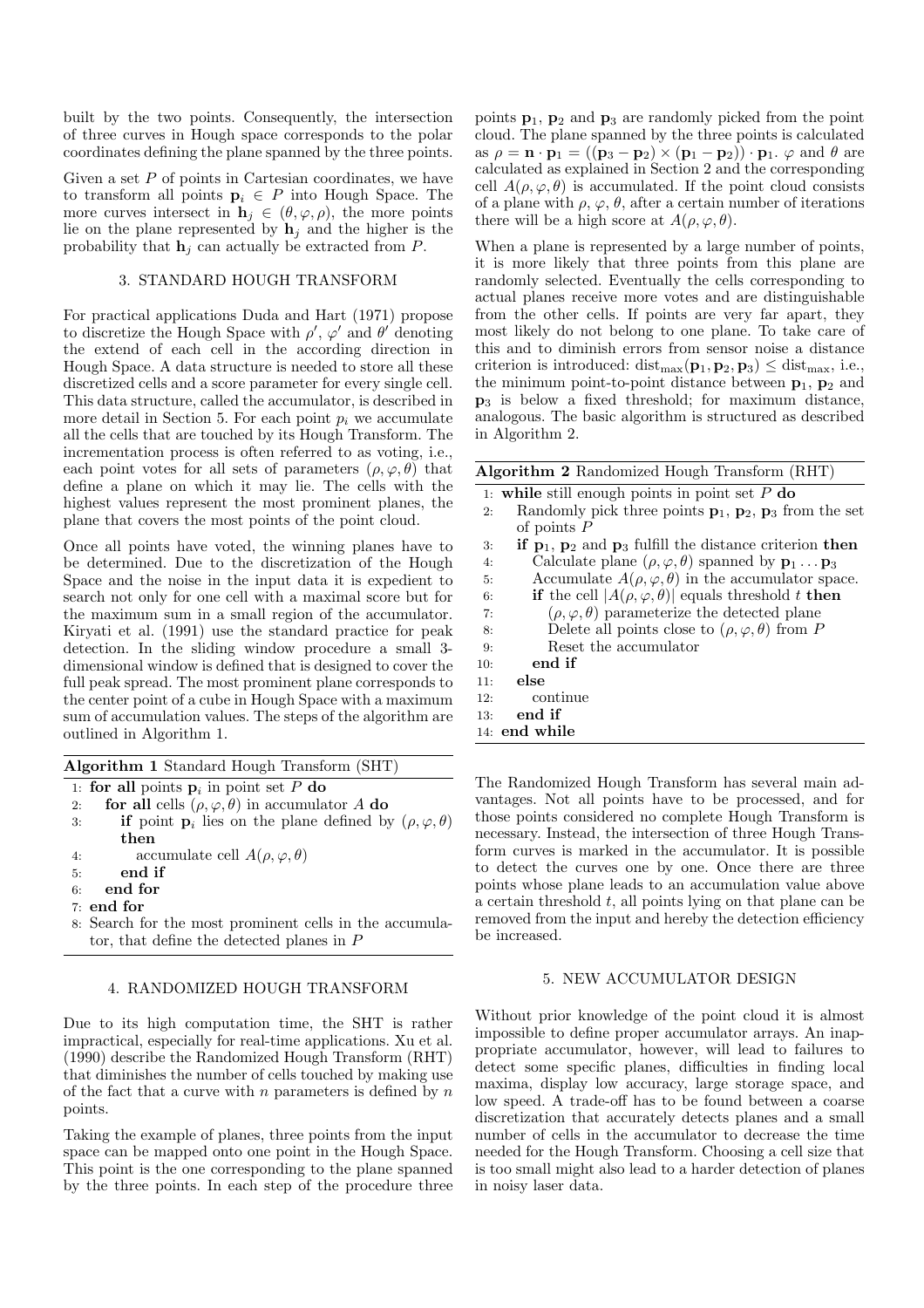#### *5.1 Accumulator Array*

For the standard implementation of the 2-dimensional Hough Transform (Duda and Hart (1971)) the Hough Space is divided into  $N_{\rho} \times N_{\varphi}$  rectangular cells. The size of the cells is variable and can be chosen problem dependent. Using the same subdivision for the 3-dimensional Hough Space by dividing it into cuboid cells causes some major drawbacks.

A look at the structure of the accumulator in Fig. 1(a) when mapped to a ball explains the reason for this behavior. The ball represents all possible normal vectors that can define all different planes. Discretizing the surface of the ball with respect to  $\varphi$  and  $\theta$  leads to different sized pieces. The blue colored latitude circles have the same distance while the longitude circles intersect at the poles. Therefore the cells closer to the poles are smaller and comprise less normal vectors. This means voting favors the larger equatorial cells. In plain terms this means that the points lying on a plane parallel to the  $xy$ -plane will vote for a larger number of small cells close to the poles, while points lying on a plane parallel to the xz-plane vote for a small number of larger cells. In the first case many cells will have an intermediate high value and are not as likely to be detected than a plane in the second case where a few cells have very high values.

#### *5.2 Accumulator Cube*

Censi and Carpin (2009) propose a design for an accumulator that is a trade-off between efficiency and ease of implementation. Their intention is to define correspondences between cells in the accumulator and small patches on the unit sphere with the requirement that the difference of size between the patches on the unit sphere is negligible. Their solution is to project the unit sphere  $\mathbb{S}^2$  onto the smallest cube that contains the sphere using the diffeomorphism

$$
\varphi \colon \mathbb{S}^2 \to \text{cube}, \quad s \mapsto s / \|s\|_{\infty}.
$$

Each face of the cube is divided into a regular grid. Fig. 1(b) shows the resulting patches on the sphere. Given the normal vector of a plane the cell to be accumulated is calculated as follows. The side  $a_i$  of the cube is determined as the direction of the dominant coordinate  $n_d$  of the face normal. Scaling the normal vector with  $1/n_d$  results in a projection onto the cube face, where the non-dominant coordinates of the normal vector transform into the cube coordinates  $c_x = \frac{n_1}{n_d}$  and  $c_y = \frac{n_2}{n_d}$ .  $n_1$  and  $n_2$  denote the two non-dominant coordinates of the normal vector.  $c_x$  and  $c_y$  range between −1 and 1. Given the cube coordinates, the cell indices are then calculated as

$$
a_{x/y} = \begin{cases} 1 & \frac{c_{x/y} + 1}{2} = 1 \\ 1 + \text{nr}.\text{cells} \cdot \frac{c_{x/y} + 1}{2} & \text{else.} \end{cases}
$$

This short insight into the mathematics shows that the implementation is also efficient in terms of regularity of the cell sizes. Fig.  $1(b)(a)$  shows the patches on the sphere. The regularity between all six cube faces is obvious. This means that in an environment that is composed of rectangularly

arranged planes aligned with the coordinate system, all planes will be detected with the same probability due to the same sized accumulator cells. However, towards the corners of the cube faces the cells in the projection become smaller. The smaller the cells, the higher the number of cells, onto which the votes will be divided, accordingly less likelihood to be detected. This irregularity will always come into effect if the environment is rotated compared to the coordinate system of the accumulator. Due to the uneven matching of 8 corners to 6 faces the irregularities will always be of importance when considering rectangularly arranged environments as well as less structured environments.

## *5.3 Polyhedral Accumulator*

Zaharia and Preteux (2002) use the 3D Hough Transform for shape-based similarity retrieval. In this application geometric invariances play an important role as objects are aligned with the local coordinate system according to their principal axes. The same decomposition in the direction of all coordinate axes is achieved when partitioning the Hough Space by projecting the vertices of any regular polyhedron onto the unit space. The level of granularity can be varied by recursively subdividing each of the polyhedral faces. An example is given in Fig. 1(c). Each triangular face of the octahedron is divided into four triangles each of which can again be divided. It becomes obvious that each top of the octahedron has the same partitioning, i.e., the structure is invariant against rotation of  $90^\circ$  around any of the coordinate axes. This design brings along many advantages for the task of comparing objects that are aligned with respect to their principal axes. For detection of planes however it shows the same drawbacks as the cuboid design described in the previous section. When mapping the partitions back onto the unit sphere the patches will appear to be to be unequally sized.

#### *5.4 Accumulator Ball*

The three designs presented in the previous sections have one drawback in common, the irregularity between the patches on the unit sphere. While the simple array structure suffers from enormous differences between the patch sizes, the cuboid and octahedral designs reduce these differences drastically. A further benefit is their invariance against rotation of  $90^{\circ}$  around any of the coordinate axes. Problems remain with smaller rotations. If the planes to be detected do not align with the coordinate system the position of the plane decides about its likeliness to be detected. Still, the calculation of the cells to be accumulated is slightly more complicated.

transformation from <sup>S</sup> into accumulator indices and back an illustration of the idea. The resolution of the longitude into S is quite simple. The question remains whether the  $\varphi$  can be kept as for the accumulator array.  $\varphi'$  determines We present a design for the accumulator with the intention of having the same patch size for each cell. To achieve this, the resolution in terms of polar coordinates has to be varied dependent on the position on the sphere. For this purpose the sphere is divided into slices. See Fig. 4 (left) for the distance between the latitude circles on the sphere, e.g., the thickness of the slices. Depending on the longitude of each of the latitude circles the discretization has to be adapted. One way of discretization is to calculate the step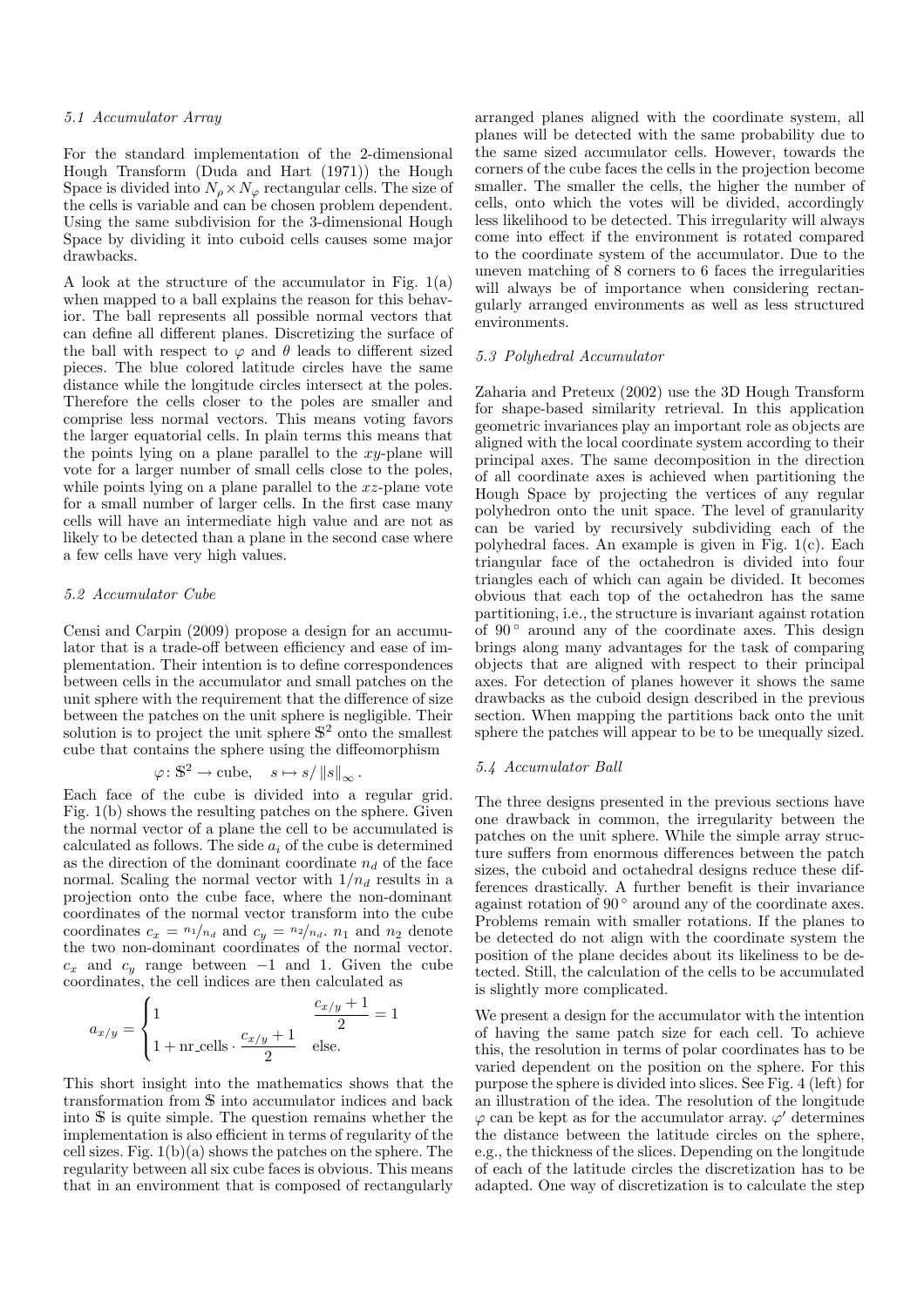

Fig. 1. Mapping of the accumulator designs onto the unit sphere.

width  $\theta'$  based on the size of the latitude circle at  $\varphi_i$ . The largest possible circle is the equator located at  $\varphi = 0$ . For the unit sphere it has the length max<sub>l</sub> =  $2\pi$ . The length of the latitude circle in the middle of the segment located above  $\varphi_i$  is given by length<sub>i</sub> =  $2\pi(\varphi_i + \varphi')$ . The step width in  $\theta$  direction for each slice is now computed as

$$
\theta'_{\varphi_i} = \frac{360^\circ \cdot \max_l}{\text{length}_i \cdot N_\theta}.
$$

The resulting design is illustrated in Fig. 1(d). The image clearly shows that all accumulator cells are of the same size. Compared to the previously explained accumulator designs, the accumulator cube and the polyhedral accumulator, a possible drawback becomes obvious when looking at the projections on the unit sphere. The proposed design lacks invariance against rotations of multiples of 90°. This leads to a distribution of the votes to several cells. In practice however this problem seems negligible since in most cases the planes to be detected do not align perfectly with the coordinate system. Experimental evaluation of the different accumulator designs in the following section support this claim.

## 6. EXPERIMENTAL EVALUATION

The different designs for storing the votes of the Hough Transform, are compared in this section using simulated as well as real laser scans. The simple array structure where  $\varphi$  and  $\theta$  are discretized uniformly is the simplest way of discretizing the Hough Space. It is interesting to investigate whether the obvious flaws of this design come into effect in practical applications or if they are negligible. Second, out of the two designs that focus on symmetry with respect to the coordinate system we chose the cuboid design over the polyhedral design, since both designs seem to have similar characteristics and the cuboid design appears to be easier to manage. Third, the design of our accumulator ball with different discretization for each latitude slice of the unit sphere is evaluated against those other two designs.

## *6.1 Evaluation using Simulated Data*

For easier evaluation we reduce the experimental setup to a simple test case. A cube with a side length of 400 cm is placed around the origin. Each side consists of 10000 points which are randomly distributed over the entire face of the cube with a maximal noise of 10 cm. Different rotations are applied to the cube to simulate different orientations



- Fig. 3. Planes detected (SHT) using accumulator array  $(a)-(c)$ , cube  $(d)-(f)$  and ball  $(g)-(h)$ .  $(a), (d), (g): 20$  planes with the highest score. (b), (e), (h): After peak search procedure, all planes with more than 90% of the maximal score. (c), (f) The six planes with the highest score.
	-

of planes. The advantage of using this simple model is the existence of ground truth data for the actual planes. The cube possesses a perpendicular structure which is characteristic for most man-made indoor environments. As pointed out in Section 5 rotating the cube poses challenges to the accumulators as the sides are not symmetrically aligned with the coordinate axes anymore.

*Quantitative Evaluation* The first experiment presents a graphical investigation of the ability of the accumulator designs to correctly detect planes in the given point cloud. For this purpose we apply the SHT to the cube. To achieve comparable results the number of cells for each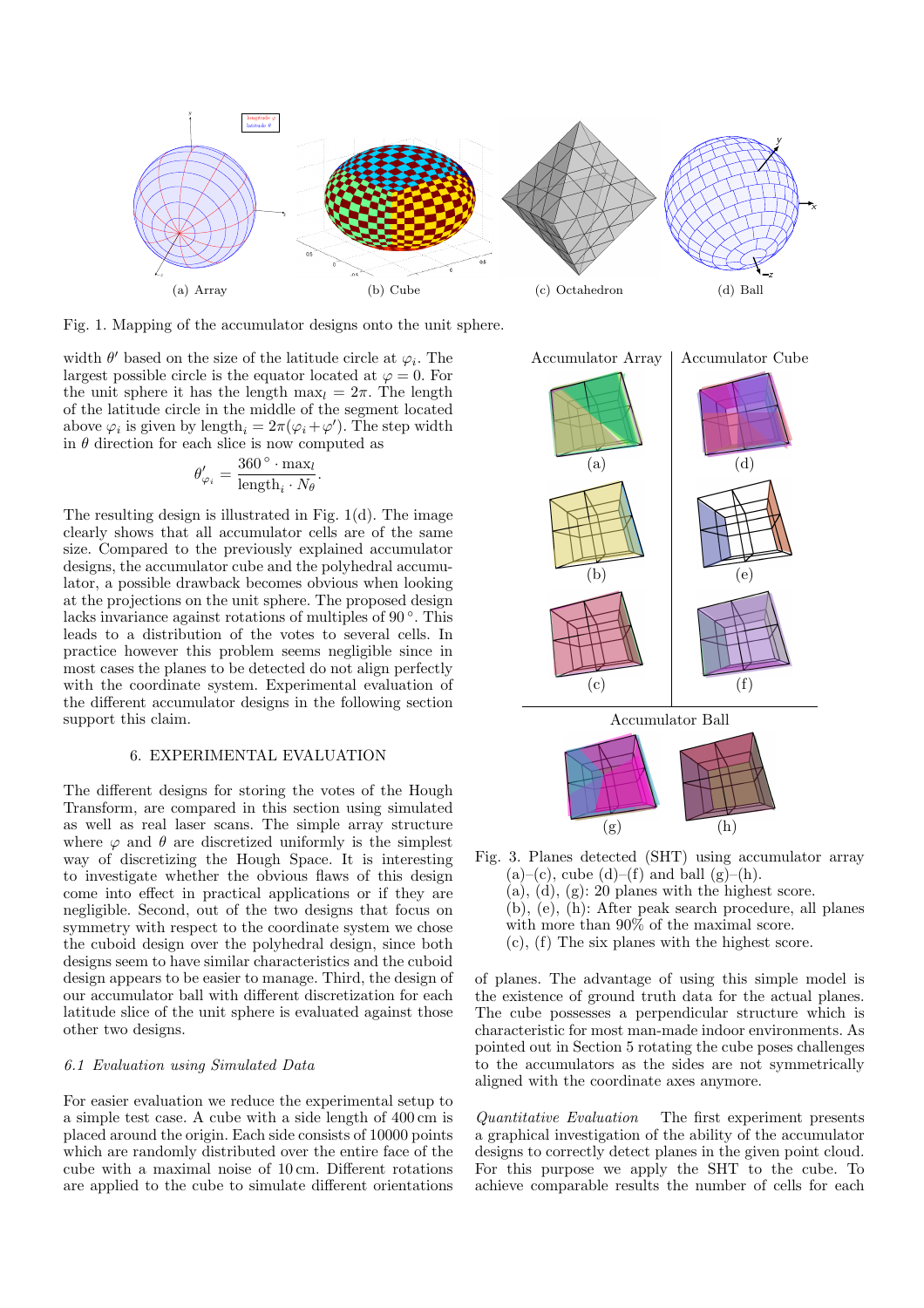

Fig. 2. Left to right: array, cube, ball design of the accumulator. The input data is the modeled cube rotated by  $(0, 0, 0)$ (left) and (45, 45, 45) (right).

accumulator needs to be approximately the same.  $N_{\rho}$  = 100 with a maximal distance of 600. For the accumulator ball we use  $N_{\varphi} = 45$  and  $N_{\theta} = 90$ . This means that the slice around the equator consists of 90 patches. The total number of cells is 257100. The accumulator cube has a total number of 264600 cells when using  $21 \times 21$  cells on each face. The simple accumulator is discretized with  $N_{\varphi} = 38$  and  $N_{\theta} = 76$  leading to 288800 cells.

In Fig. 2 the accumulators are plotted after applying 100000 iterations of the RHT. For better visibility only the slice with  $198 < \rho < 204$  is shown, i.e., the distance that the planes have. The votes are drawn in blue, the darker a cell, the more votes it has received. The first three images show the results for the perfectly aligned cube and the cube rotated by  $45^{\circ}$  around each axis. The images show that for the accumulator array the two planes corresponding to the highest and lowest  $\varphi$  values do not show up. For the ball design the peaks show up, but are not as high as the peaks around the equator. In practice this means that the several cells along the equator have higher votes as the cells around the poles and are therefore earlier detected as planes. The images  $(d)$ – $(f)$  show the same experiments with the rotated cube. The six peaks that show up in the accumulator array vary in color. The same holds true for the cube. The peaks close to the corners of the cube (the faces of the accumulator are marked in different colors) show a lighter blue. These are the regions where the patches have the smallest size. The result is, that planes corresponding to those cells are less likely to be detected. For the ball design the peaks are most evenly colored in this scenario. This supports the previously mentioned assumption that the ball design is the best for detecting arbitrary planes due to its characteristic of having evenly sized patches in the Hough space.

For the next test case we use the laser scan model of the cube rotated by (10, 10, 10) and apply the SHT to it using all three different accumulators. After the voting phase in the SHT, the peaks in the accumulator have to be found and a decision has to be made which of those peaks correspond to actual planes in the input data. As seen in Fig. 2 the votes for one plane spread over a small region in the Hough Space. To pick the best representation out of one of these regions we implemented a simple peak

search strategy that is applied after voting. Starting in one corner of the accumulator, we run over the complete space with a small window, in this experiment  $8 \times 8 \times 8$  cells. Within this window all values but the highest one are set to zero. This simple strategy might favor certain maxima but in our experiments this fact showed little influence on the results. For the accumulator cube we ran over each face separately. In the accumulator ball each slice consists of a different number of cells. This might cause problems when applying this windowed peak search. However, due to the small difference in size of two neighboring slices the covered region is not regularly shaped but still connected.

The resulting planes are shown in Fig. 3. The first image for each accumulator depicts the 20 planes with the highest score using no peak search strategy. Secondly, after applying the peak search strategy. For all accumulators all planes with a count up to  $90\%$  of the highest score are considered to be actual planes. For the accumulator ball these planes are very close to the six faces of the cube model. For the accumulator cube only two planes are above the threshold. For the accumulator array the back and the bottom face are not among the top 90 % while the front appears three times. For the cube the threshold to correctly detect all six faces of the model is 88 %. For the array all six faces of cube have a score above 80 %.

*Quantitative Evaluation* The demands towards the HT are twofold. First, the planes need to be easily detected, i.e., each plane is represented by exactly one dominant maximum in the accumulator. In the example this means that each of the six highest peaks corresponds to one face of the cube. Second, the highest peak for each face is as close as possible to the ground truth of the plane. Fig. 4 shows an evaluation of the three different accumulator designs with respect to these aspects. On the left the ability to correctly detect all six planes is depicted. Nine different rotations are applied to the cube. The bars indicate the number of incorrectly detected planes, i.e., if the six highest peaks correspond to the six different faces of the cube, the error is zero. Each time the next highest peak corresponds to an already detected plane before every single face of the cube is represented by one peak, the error is incremented by one.